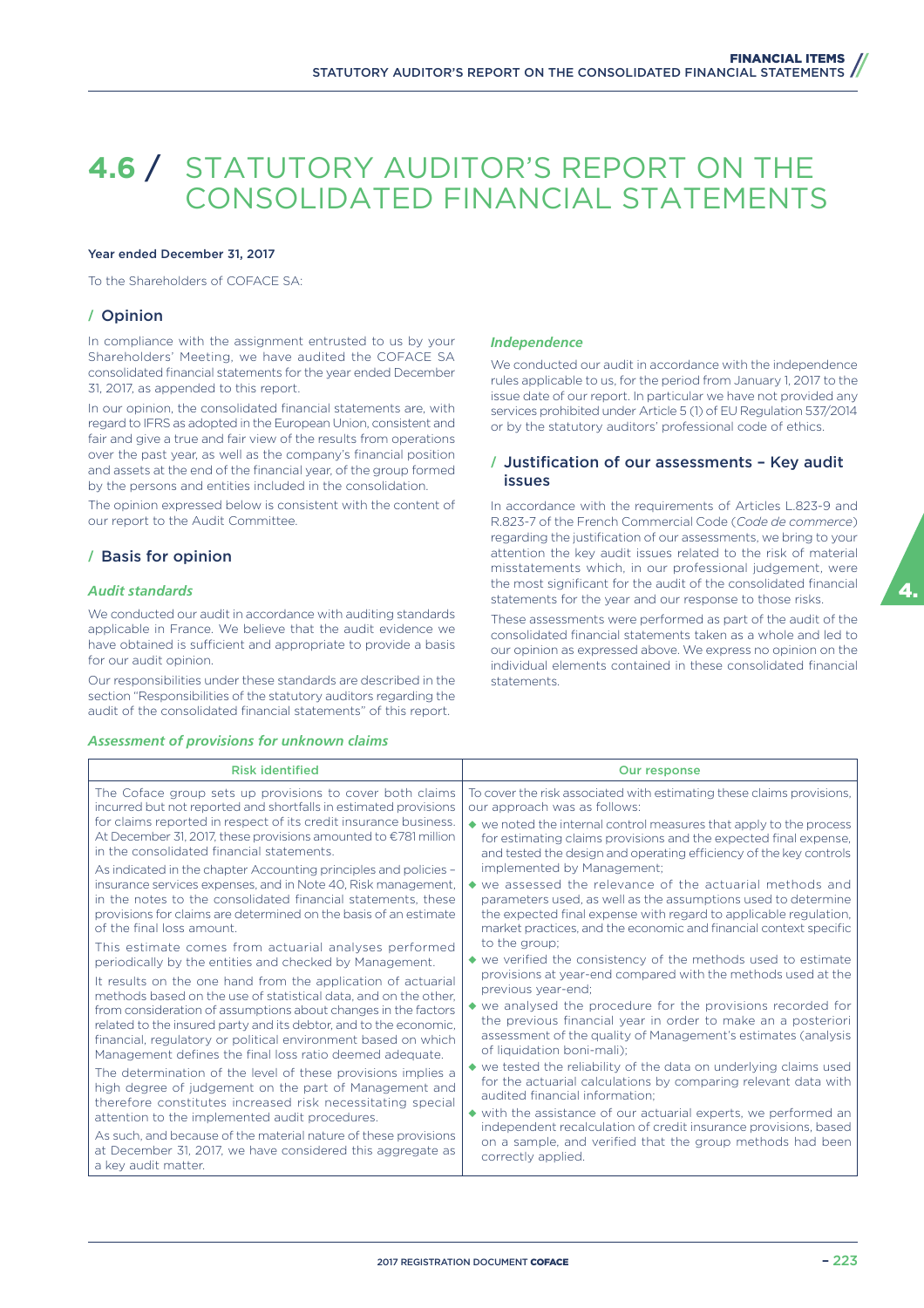## *Assessment of insurance business financial investments*

| <b>Risque identified</b>                                                                                                                                                                             | <b>Our response</b>                                                                                                                                                                                  |
|------------------------------------------------------------------------------------------------------------------------------------------------------------------------------------------------------|------------------------------------------------------------------------------------------------------------------------------------------------------------------------------------------------------|
| Insurance business investments represent one of the biggest line                                                                                                                                     | To assess the reasonable nature of the valuation of financial                                                                                                                                        |
| items on the consolidated balance sheet. As at December 31, 2017,                                                                                                                                    | investments, our audit mainly consisted in verifying that the values                                                                                                                                 |
| the carrying amount of these investments stood at $\epsilon$ 2,876 million.                                                                                                                          | used by management were based on appropriate justification                                                                                                                                           |
| As indicated in the chapter Accounting principles and policies -                                                                                                                                     | of the valuation method and figures used and, depending on                                                                                                                                           |
| financial assets in the notes to the consolidated financial statements.                                                                                                                              | the securities concerned, in:                                                                                                                                                                        |
| insurance business investments are valued at year-end based on                                                                                                                                       | $\bullet$ verifying the stock market prices used;                                                                                                                                                    |
| their classification related to the management intention used by                                                                                                                                     | $\bullet$ obtaining the business plans drawn up by management                                                                                                                                        |
| the group for each asset line.                                                                                                                                                                       | and assessing the appropriateness and justification of the                                                                                                                                           |
| This assessment involves an element of judgement with regard to:                                                                                                                                     | assumptions used:                                                                                                                                                                                    |
| • impairment tests conducted by management and                                                                                                                                                       | ◆ verifying that the main assumptions used were consistent                                                                                                                                           |
| ◆ the valuation of unlisted securities, especially unconsolidated                                                                                                                                    | with the economic environment;                                                                                                                                                                       |
| investment securities and shares in French non-trading property                                                                                                                                      | $\bullet$ comparing the consistency of the projections used for the                                                                                                                                  |
| companies and property investment funds (SCIs and SCIPs).                                                                                                                                            | previous years against the corresponding actual figures for                                                                                                                                          |
| We have identified this issue as a key audit matter with regard to<br>the amounts at stake and the judgement used by management<br>to identify impairment indicators of securities in the portfolio. | a sample of securities;<br>assessing the documentation underlying the analysis of the<br>impairment indicators and checking the figures contained in<br>this documentation against external sources. |

#### *Estimate of provisions for pipeline premiums*

| <b>Risque identified</b>                                                                                                                                     | <b>Our response</b>                                                                                                             |
|--------------------------------------------------------------------------------------------------------------------------------------------------------------|---------------------------------------------------------------------------------------------------------------------------------|
| Pipeline premiums amounted to €120 million in the consolidated                                                                                               | To cover the risk related to assessing pipeline premiums, we                                                                    |
| financial statements at December 31, 2017.                                                                                                                   | took the following approach to our audit:                                                                                       |
| As indicated in the chapter Accounting principles and policies –                                                                                             | $\bullet$ we noted the internal control measures that apply to the                                                              |
| gross premiums written in the notes to the consolidated financial                                                                                            | processes for estimating premiums and tested the operating                                                                      |
| statements, pipeline premiums are determined according to an                                                                                                 | efficiency of the key controls implemented by Management;                                                                       |
| estimate of the premiums expected for the period, less premiums                                                                                              | ◆ we asked our actuarial experts to assess the appropriateness                                                                  |
| that have been recognised.                                                                                                                                   | of the applied methodology and the key assumptions used                                                                         |
| This estimate includes premiums negotiated but not yet invoiced                                                                                              | to determine the final premiums;                                                                                                |
| as well as premium adjustments corresponding to the difference                                                                                               | we verified the permanent nature of the methods used to                                                                         |
| between minimum premiums set contractually and estimated                                                                                                     | estimate pipeline premiums at year-end compared with the                                                                        |
| final premiums.                                                                                                                                              | methods used at the previous year-end;                                                                                          |
| The estimate of final premiums relies on the use of statistical                                                                                              | ◆ we reconciled the calculation bases with accounting data;                                                                     |
| methods that draw on historical data and assumptions calling                                                                                                 | $\bullet$ we made an independent recalculation on a sample of policies;                                                         |
| for Management's judgement.                                                                                                                                  | $\bullet$ we compared the estimates of pipeline premiums recognised                                                             |
| Since determining these provisions involves a high degree of<br>judgement, we considered that the assessment of pipeline<br>premiums was a key audit matter. | at the start of the year with the corresponding actual figures<br>in order to assess the appropriateness of the method applied. |

## **/** Verification of the Group management report

In accordance with the professional standards applicable in France, we also specifically verified the information provided in the Board of Directors' report on group management as required by law.

We have no matters to report concerning its fair presentation or consistency with the consolidated financial statements.

## **/** Disclosures resulting from other legal and regulatory requirements

## *Appointment of the statutory auditors*

We were appointed Statutory Auditors of COFACE SA by decision of the sole partner dated February 28, 2008 in the case of KPMG and by the general shareholders' meeting of May 3, 2007 in the case of Deloitte & Associés. The previous auditors were Deloitte & Associés or another entity of the Deloitte network, whose original appointment details could not be determined.

As at December 31 2017, KPMG was in its 10<sup>th</sup> consecutive year as Statutory Auditors and Deloitte & Associés in its 11<sup>th</sup> year (at least). Four of those years are since the company's shares were admitted for trading on a regulated market.

# **/** Responsibilities of management and individuals charged with corporate governance in respect of the consolidated financial statements

It is management's responsibility to prepare the consolidated financial statements giving a true and fair view in accordance with IFRS as adopted in the European Union and to implement the internal control procedures it deems necessary in order to ensure that the consolidated financial statements it has prepared are free of material misstatements, whether due to fraud or error.

When preparing the consolidated financial statements, it is incumbent on management to assess the company's ability to continue as a going concern, to include in these statements, where applicable, the information related to continuing as a going concern, and to apply the going concern basis of accounting, except if the company is expected to be wound up or cease operating.

It is incumbent on the Audit Committee to monitor the process for preparing financial information and the effectiveness of